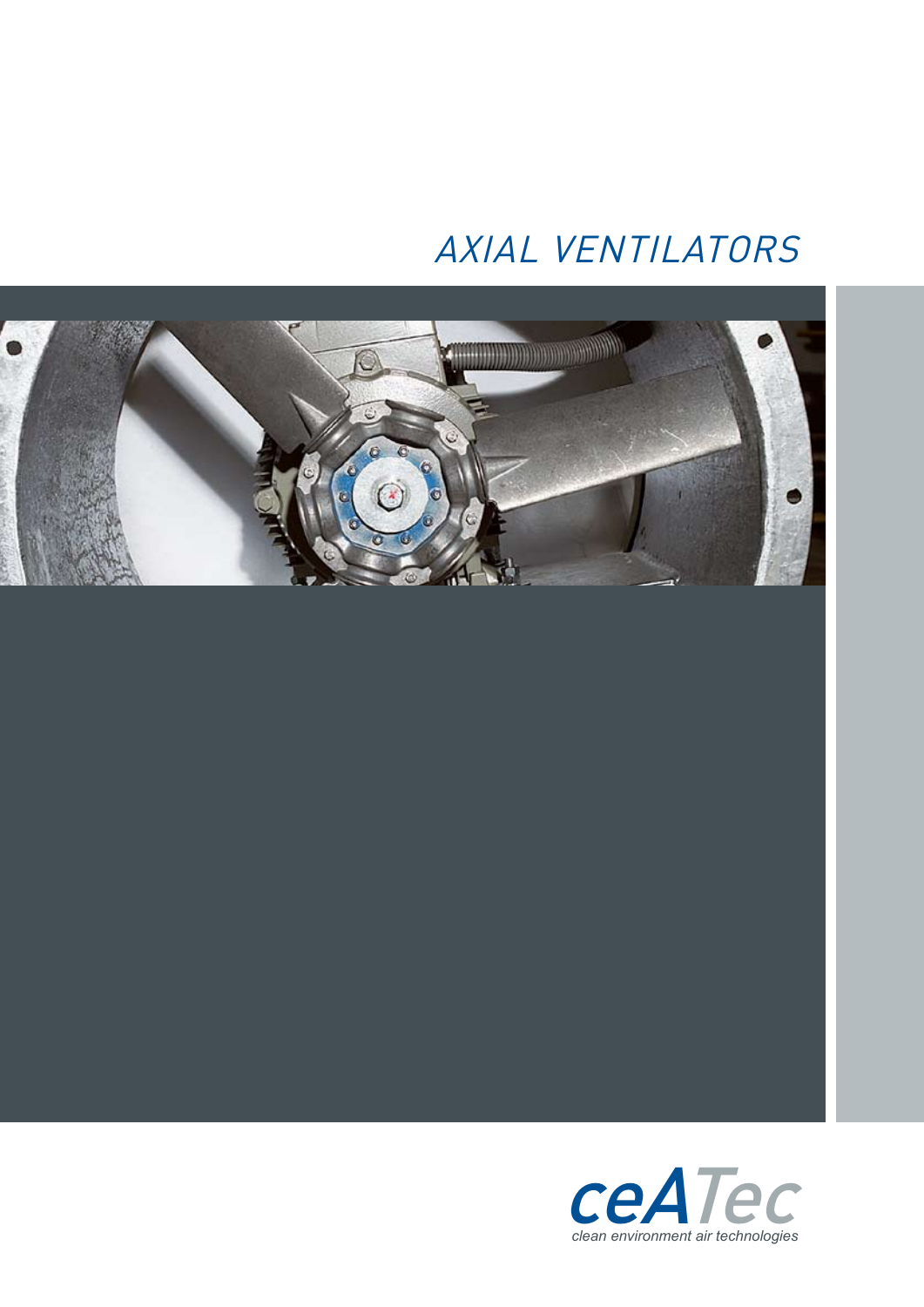





### **Type ACA:**

Short ventilator housing with bilateral flanges. The impeller is mounted at the end of the motor shaft. The conventional motor is mounted on the outlet side. The housing is equipped with an inspection flap. The air flows over the motor and exerts a thrust.

#### **Type ACN:**

Cylindrical ventilator housing with bilateral flanges. A post-control device has been attached to the motor mounting thus allowing this type of ventilator to achieve extremely high efficiency. The flange motor is mounted on the outlet side. The housing is equipped with an inspection flap. The air flows over the motor and exerts a thrust.

#### **Type ACG:**

Cylindrical ventilator housing with funnel-shaped bellmouth inlet for unimpeded air intake and a flange on the pressure side for connecting pipes and ducts. The impeller unit is on the intake side with the flange motor mounted against the airflow direction. The air flows over the motor and exerts a suction action.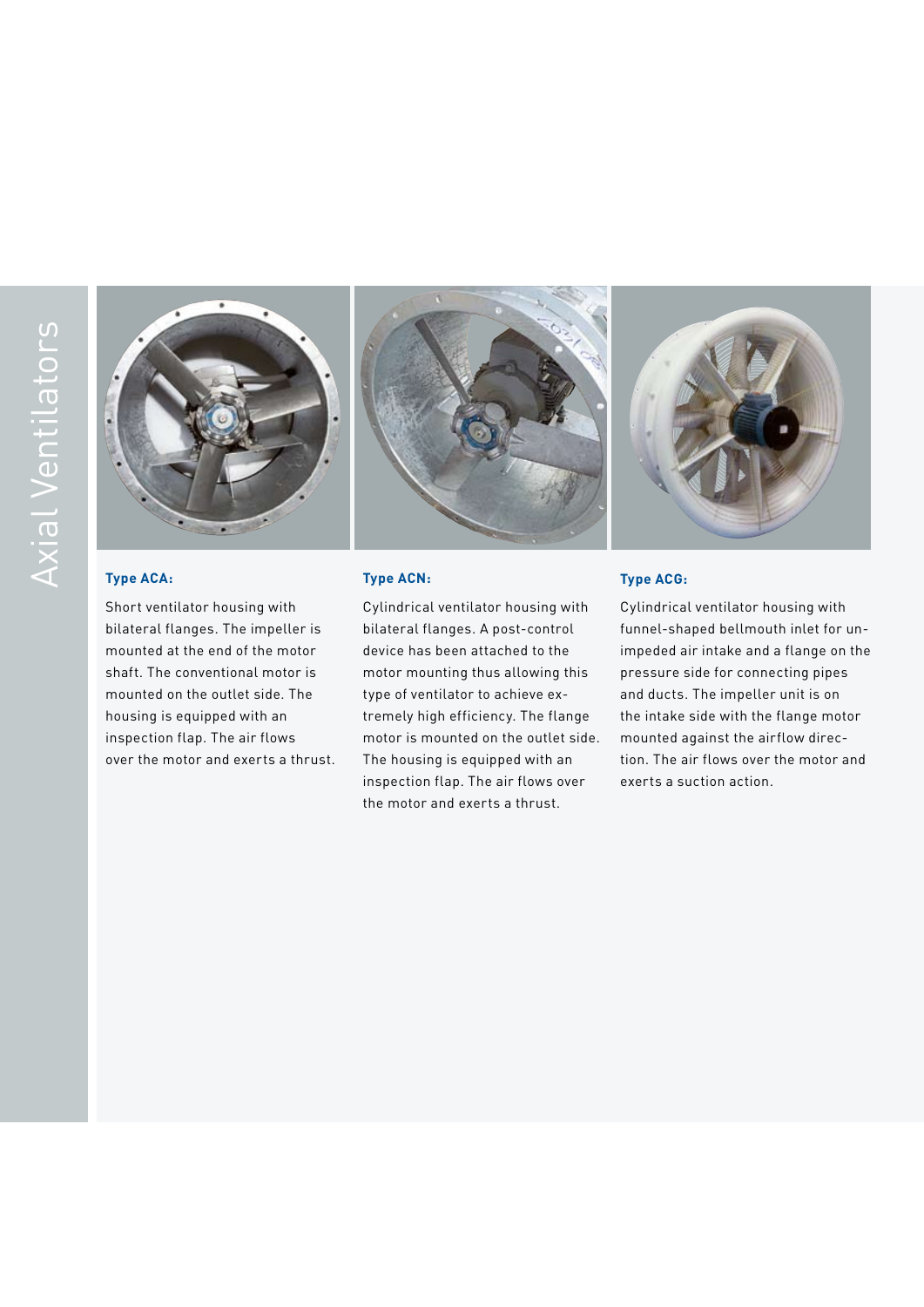



#### **Type ACP:**

This type of ventilator is suitable for direct installation in a wall. Short, cylindrical ventilator housing with funnel-shaped bellmouth inlet for unimpeded air intake and a flange on the pressure side for connecting pipes and ducts. The impeller unit is on the intake side with the flange motor mounted against the airflow direction. The air flows over the motor and exerts a suction action.

#### **Roof ventilator:**

Suitable for ventilating industrial buildings, halls and workshops. Its maximum performance is 10,500 m3/h and 680 Pa.

> **ATEX:** all axial ventilators can be supplied in compliance with EC Machinery Directive 94/9/EC.

The supply programme designed by **ceATec** includes axial ventilators designed for use in a wide range of applications. Their volume flow rates range from 350 m3/h to 200,000 m3/h and they are capable of producing pressures of up to 2,000 Pa.